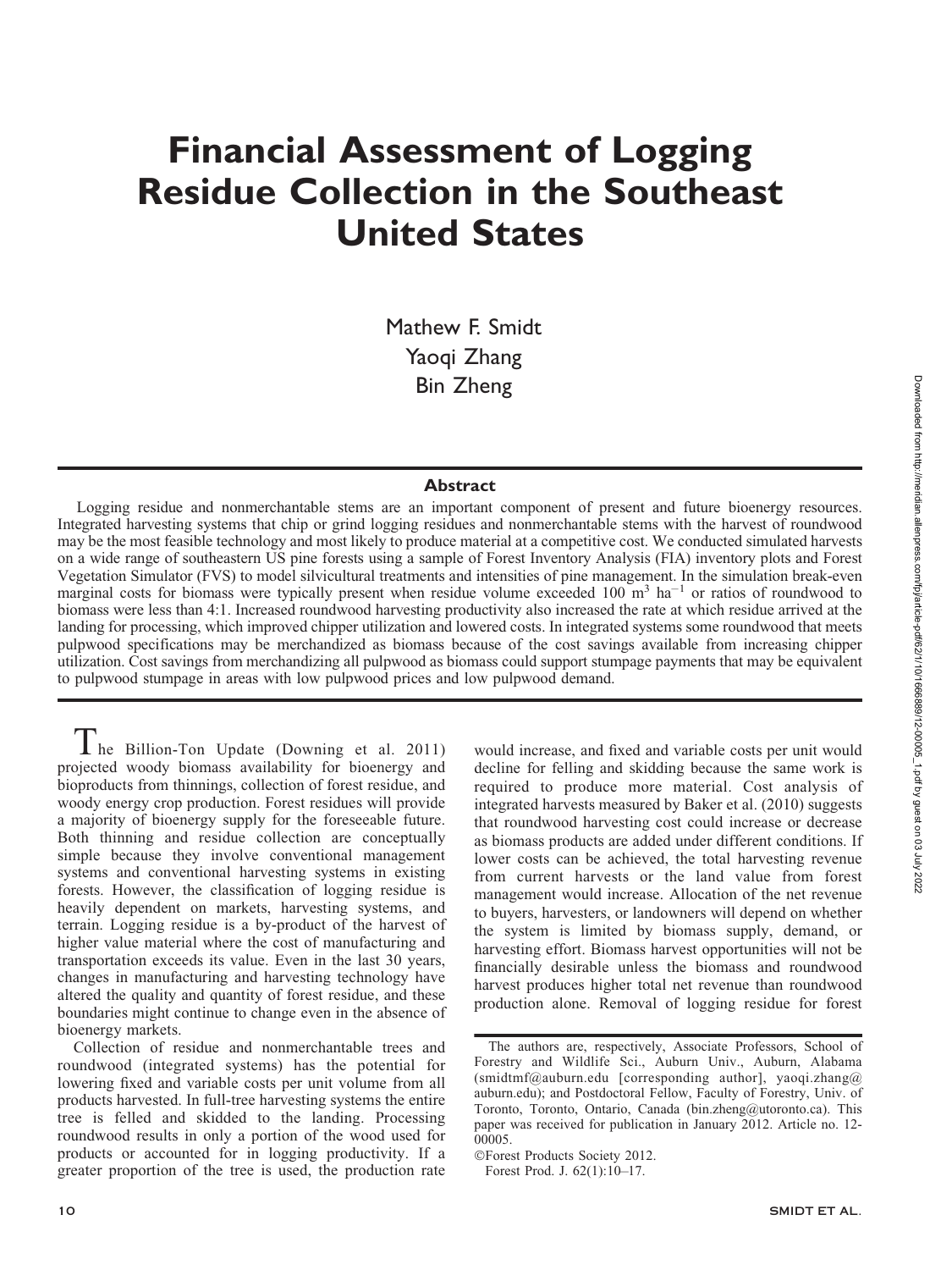|             |                                          | Ecoregion $(\%)$ |      |      |      |      |      |      |      |
|-------------|------------------------------------------|------------------|------|------|------|------|------|------|------|
| Forest type | Description                              | 223              | 231  | 232  | 234  | 255  | 1221 | 1223 | 1231 |
| 142         | Slash pine                               |                  |      | 16.2 |      |      |      |      |      |
| 161         | Loblolly pine                            | 1.4              | 60.3 | 60.6 | 16.5 | 22.8 |      | 1.9  | 26.1 |
| 162         | Shortleaf pine                           |                  |      |      |      |      |      | 5.8  | 30.2 |
| 181         | Eastern red-cedar                        | 7.1              |      |      |      |      |      |      |      |
| 402         | Eastern red-cedar/hardwood               | 8.2              |      |      |      |      |      |      |      |
| 404         | Shortleaf pine/oak                       |                  |      |      |      |      |      | 5.8  | 13.3 |
| 406         | Loblolly pine/hardwood                   | 0.6              | 12.2 | 10.5 |      |      |      |      | 3.4  |
| 501         | Post oak/blackjack oak                   | 6.9              |      |      |      | 45.2 |      | 7.9  | 5.9  |
| 502         | Chestnut oak                             |                  |      |      |      |      | 22.5 |      |      |
| 503         | White oak/northern red oak/hickory       | 57.6             | 14.5 |      |      |      | 30.6 | 63.3 | 16.4 |
| 504         | White oak                                |                  |      |      |      |      |      | 10.5 |      |
| 506         | Yellow poplar/white oak/northern red oak |                  |      |      |      |      | 16.4 |      |      |
| 515         | Chestnut oak/black oak/scarlet oak       |                  |      |      |      |      | 18.3 |      |      |
| 520         | Mixed upland hardwood                    | 12.2             | 13.0 | 12.8 | 8.1  | 18.8 | 12.2 | 4.7  | 4.7  |
| 602         | Sweetgum/Nutall oak/willow oak           |                  |      |      | 19.9 | 8.0  |      |      |      |
| 605         | Overcup oak/hickory                      |                  |      |      | 12.8 |      |      |      |      |
| 705         | Sycamore/pecan/American elm              |                  |      |      | 9.1  |      |      |      |      |
| 706         | Sugarberry/hackberry/elm/green ash       | 6.0              |      |      | 33.7 | 5.2  |      |      |      |

management objectives might also be possible if the landowner shares in the cost with a fee for that service or lower stumpage prices.

Productivity and cost for residue and nonmerchantable harvest systems have been explored with different systems. Single pass, integrated systems are generally viewed as the most efficient for southern full-tree harvest systems (Stokes et al. 1984, Miller et al. 1987). The rate of biomass harvest in integrated systems often results in low chipper or grinder utilization at 20 to 30 percent of scheduled time (Westbrook et al. 2007, Baker et al. 2010) and high fixed cost per unit. The second challenge for integrated harvesting systems is managing system time to ensure that net revenue rather than biomass production is maximized. Higher biomass volumes may result in tradeoffs between roundwood and biomass harvest where the producer may opt for the product generating the higher marginal return (Westbrook et al. 2007, Baker et al. 2010). Previous marginal cost analysis found that logging residue costs from full-tree systems ranged from \$2.27 to \$6.88 per green tonne (gt) in situations where residue volume equaled 15 to 57 percent of the total harvest (Puttock 1995). More recently, costs of fuel chips ranged from \$8.04 to \$14.44  $gt^{-1}$  with biomass harvests ranging from 5 to 50 percent of total volume (Baker et al. 2010). In modeling an integrated system with fuel reduction as a major goal, Han et al. (2004) reported biomass costs that included only grinding of \$8.14  $\text{m}^{-3}$ , while total cost of all material equaled  $$14.95 \text{ m}^{-3}$ . Bolding et al. (2009) attributed costs to the merchantable and biomass components and estimated stump-to-truck costs of \$36.21  $gt^{-1}$  for all material and just  $$10.96$  gt<sup>-1</sup> for merchantable material even though biomass was 39 percent of total volume. A cutto-length (CTL) system had integrated harvesting costs of \$27.50  $gt^{-1}$  for biomass chips compared with \$9.37  $gt^{-1}$  for roundwood (Bolding and Lanford 2005). CTL systems may be less efficient as integrated systems because more machine activity is required to fell, collect, and transport biomass from nonmerchantable trees and logging residues. While these analyses provide precise cost, they describe only a limited number of harvest scenarios and stand conditions that might be encountered.

In this study we developed a simulation model for analyzing the roundwood and woody biomass production under a range of management regimes. The objective was to compare the expected marginal costs of biomass chips from logging residue and nonmerchantable stems in pine clearcuts using a set of stand conditions and harvest production models. The pine clear-cuts encompass a range of silvicultural treatments and intensities. The forest type samples were selected to represent initial stand conditions and site productivity across ecoregions in the US South. The biomass removal alternatives included the range of likely scenarios from no collection to marketing of pulpwood as biomass chips. Pine management was the focus because the modeled range of silvicultural treatment and harvest intensity are likely to occur on the landscape, and increased biomass production from southern forests is more likely to come from managed pine forests.

## Methods

# Growth models

Samples were selected randomly from Forest Inventory Analysis (FIA) plots identified through a frequency distribution of forest type by ecoregion (Table 1). Four to eight of the most frequent forest types were selected to represent each ecoregion. In the selection of samples for modeling, we controlled for site class, extreme slope, and wetland conditions. The ecoregions sampled across the region included central interior broadleaf forest (223), southeastern mixed forest (231), outer coastal plain mixed forest (232), lower Mississippi riverine forest (234), prairie parkland (255), central Appalachian broadleaf forest (1221), Ozark broadleaf forest (1223), and Ouachita mixed forest (1231).

To simulate growth and yield of the samples we used the Forest Vegetation Simulator (FVS; Dixon 2008). The FVS is a model for predicting forest stand dynamics developed and maintained by the US Department of Agriculture Forest Service. It is commonly used to summarize current stand conditions and to predict future stand conditions under different forest management regimes. The basic FVS model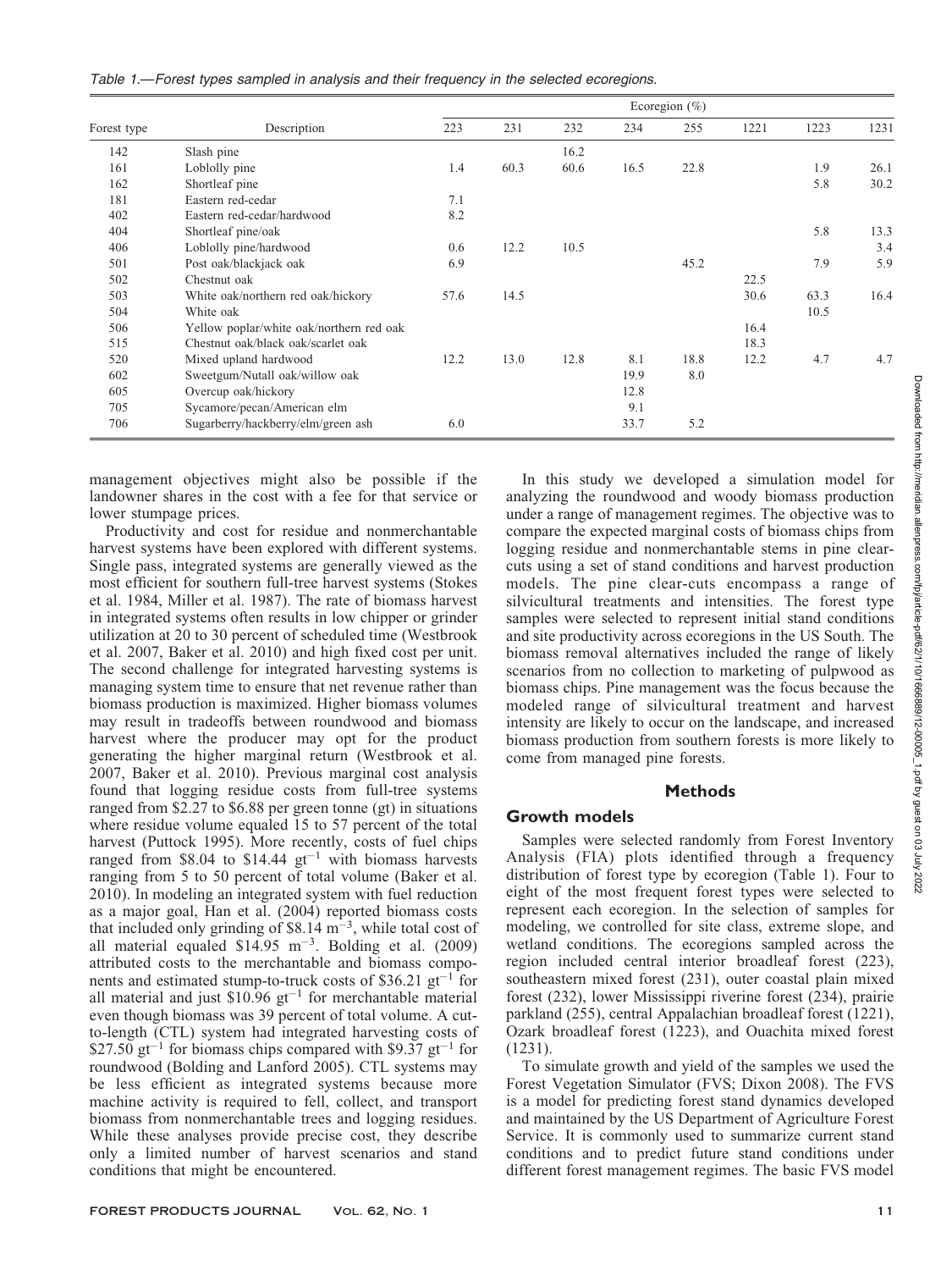structure is calibrated to unique geographic areas called FVS variants. For this study we used the southern or SN variant. FVS predicted stand conditions for 5-year cycles until the end of the rotation (final harvest). Management activities were simulated using FVS ''keywords.'' Each keyword simulated a specific action. Fertilization was simulated using the keyword ''BAIMULT,'' which is a multiplier that increases diameter and height growth. A multiplier was calculated for each stand based on the mean annual increment for the stand rotation length simulated without any intervention. The fertilization multiplier chosen reflected a general effect of fertilization (Fox et al. 2007).

Management regimes were developed for pine even-aged management. Pine management included replanting to the same pine species indicated by the forest type. Hardwood forest types were all regenerated with loblolly pine (Pinus taeda). Pine management regimes were distinguished by management intensity (low, medium, and high). The low regime involved an initial site preparation burn, planting, and thinning. For the medium regime, vegetation control with herbicide at establishment and at age 5 years was added to the low regime. For the high regime, a fertilizer application after thinning was added to the medium regime. The regimes affected time to final harvest with low at 40 years, medium at 35 years, and high at 30 years.

# Harvesting scenarios

We considered that the plots could be harvested using four alternative scenarios. Scenario A is the harvest of the merchantable volume estimated by FVS. Scenario B is the harvest of the merchantable volume and the biomass from the tops and limbs. Scenario C is the harvest of the merchantable volume, biomass from the tops and limbs, and small nonmerchantable stems. Scenario D includes all the previous biomass harvest and redirects the pulpwood to biomass chips. The biomass available for Scenario B was calculated using a ratio of total tree volume and merchantable volume in different diameter ranges for pine and hardwood using equations (Clark and Saucier 1990), and we assumed that only 65 percent would be collectible (Dykstra et al. 2009). While 65 percent is frequently used in this context, there little evidence to support it. In general, the Scenario B methods estimated that biomass for tops and limbs accounted for 20 percent of the total tree volume. For nonmerchantable tree biomass (Scenarios C and D), we applied a stem volume equation for understory tree volume using average height and diameter at breast height (Phillips 1980). Scenario C generated biomass for tops, limbs, and nonmerchantable volume that accounted for 30 percent of the total volume. For Scenario D, biomass chips were made from all the pulpwood stems and the top wood pulpwood from sawtimber stems (estimated to be 15% and 29% for pine and hardwood, respectively; Porterfield and von Segen 1976).

# Harvest cost and revenue

To harvest the merchantable volume and biomass chips, we modeled conventional full-tree logging operations suitable for gently sloping upland terrain (0% to  $<30\%$ ) slope) and strongly sloping terrain  $(\geq 30\%)$ . Typical system costs were estimated as before tax cost, using a cash flow method on systems with in-woods equipment that ranged from new to near the end of their projected machine life.

The system modeled for gently sloping terrain was a typical three-machine system (\$500,000 capital value) capable of producing between 20 and 30 gt per productive machine hour (pmh) depending on forest conditions. The second system for strongly sloping terrain had six laborers, two dozers, and a grapple skidder for primary transport and a tracked feller-buncher and manual felling and limbing. The system could produce between 15 and  $25$  gt pmh<sup>-1</sup> and had a capital value of about \$500,000. For biomass production we assumed that the loader of both operations would feed a 400-kW drum chipper with a current capital cost of \$250,000. We chose a chipper capable of high production rates (80 gt pmh<sup>-1</sup>), even though a smaller chipper might satisfy production needs. The higher capacity chipper avoided cost transfers to the trucking operation in the form of excessive loading delays or set-out trailer systems.

The production rates (cubic meters per productive machine hour) for loading, processing, and felling were calculated using regression equations for loading (Lanford et al. 1990), processing (Miller and Greene 1992), and felling on terrain with slopes less than 30 percent (Visser and Stampfer 2003) and greater than or equal to 30 percent (Gingras 1988). The production rates for skidding were determined by plotting the results from seven estimates of skidding productivity for modern skidders (Lanford and Stokes 1996, Kluender et al. 1997, Klepac and Rummer 2000, Visser and Stampfer 2003, Wang et al. 2004, Pan et al. 2008). The production rate for skidding decreased with slope: 45.3  $\text{m}^3$  pmh<sup>-1</sup> for less than 20 percent, 39.6  $\text{m}^3$  $pmh^{-1}$  for 20 to 29 percent, and 22.6 m<sup>3</sup>  $pmh^{-1}$  for slopes 30 percent or more. Skidding production rates were influenced by skidding distance because increased slope required longer skid distances to offset increases in road building costs and accommodate fewer opportunities for good landing locations. The average skidding distances used for the slopes were 150, 240, and 450 m, respectively. We assumed that the loader could sort and feed biomass into the chipper at the same rate that it loaded roundwood,  $36.6 \text{ m}^3$  $pmb<sup>-1</sup>$ , and the chipper operated 110 percent of the time the loader was engaged in feeding the chipper. Total scheduled time needed to cut 1 acre of the plot was estimated as the maximum productive machine hours needed among all processing phases divided by the maximum utilization rate  $(80\%)$ .

Plots with higher slopes had higher fixed costs to accommodate road building costs and equipment transportation for the high slope system. The fixed cost of the harvest was based on an assumption of a 20-hectare treatment area and equaled \$148,  $\hat{\text{S}}$ 198, and \$247 ha<sup>-1</sup> for slopes 0 to 9 percent, 10 to 29 percent, and equal to or greater than 30 percent, respectively. Per-hectare costs represent machine move-in costs of about \$500 per machine and landing and road preparation costs of \$1,500, \$2,500 and \$2,500 for the slope classes 0 to 9 percent, 10 to 19 percent, and 30 percent or more, respectively. Fixed, variable, and labor and overhead costs are presented in Table 2. Estimates were generated by building logging firms with a mix of older and newer equipment that would likely harvest the low slope ( $\leq 30\%$ ) and high slope ( $\geq 30\%$ ) harvests. Fixed costs (depreciation, interest, and insurance) were estimated using cash flow methods for the current year of operation. Variable costs were estimated with rules of thumb from Brinker et al. (2002) and the Caterpillar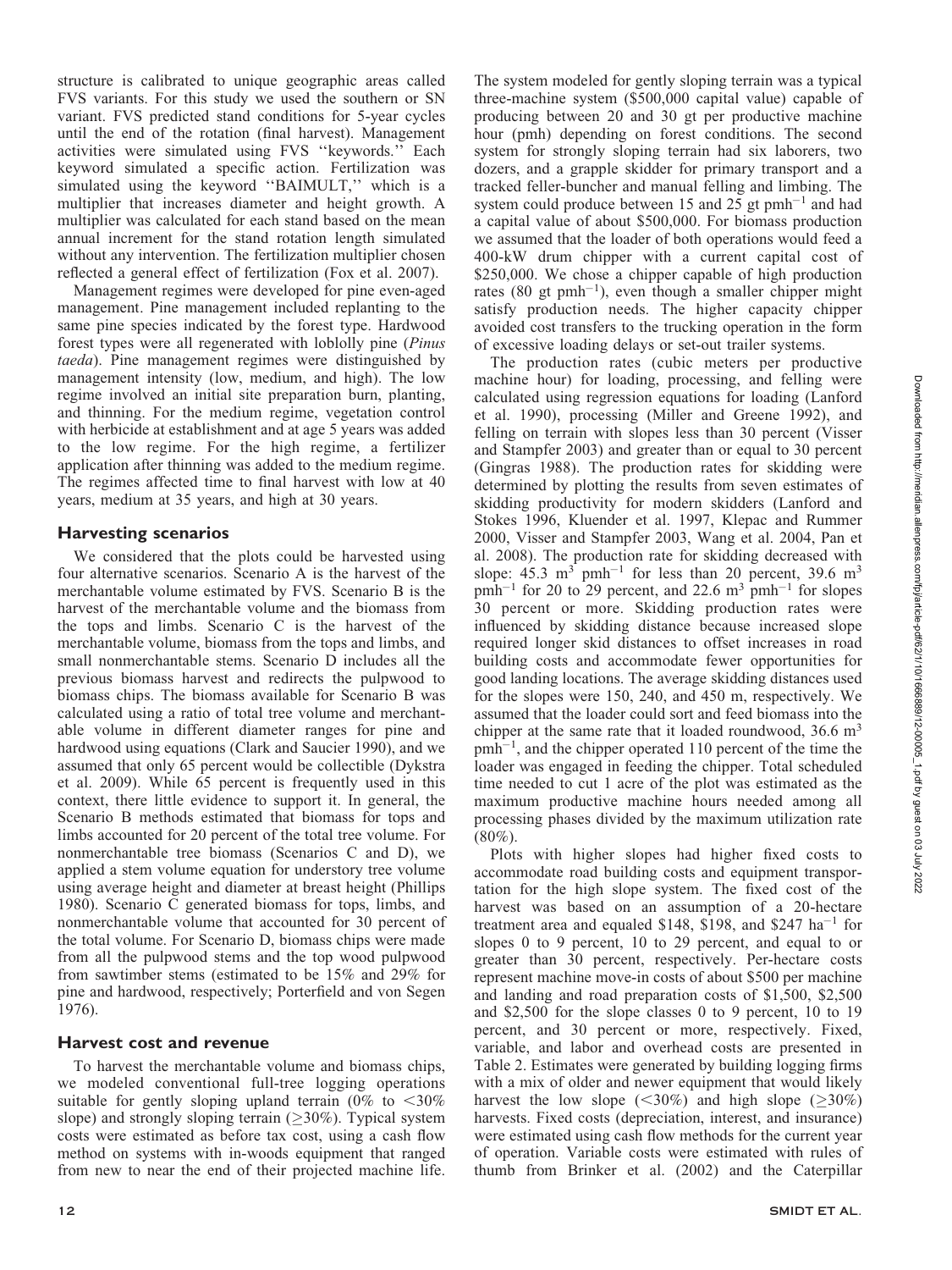Table 2.—Harvesting cost in dollars per scheduled machine hour (smh) and productive machine hour (pmh) for low slope and high slope systems.

|                                 |                                   | Low slope $(<30\%)$                  | High slope $(>30\%)$             |                                     |  |
|---------------------------------|-----------------------------------|--------------------------------------|----------------------------------|-------------------------------------|--|
| Component                       | Fixed cost $(\$ \text{smh}^{-1})$ | Variable cost $(\text{\$ pmh}^{-1})$ | Fixed cost $(\text{S smh}^{-1})$ | Variable cost $(\text{S pmh}^{-1})$ |  |
| Felling                         | 26.51                             | 39.42                                | 31.13                            | 44.69                               |  |
| Skidding and bunching           | 17.39                             | 39.42                                | 28.43                            | 109.83                              |  |
| Loading and processing          | 28.08                             | 48.84                                | 15.11                            | 27.11                               |  |
| Labor and overhead              | 91.37                             |                                      | 154.23                           |                                     |  |
| Chipper                         | 43.25                             | 62.65                                | 43.25                            | 62.65                               |  |
| Labor and overhead with chipper | 118.78                            |                                      | 200.50                           |                                     |  |

Performance Handbook (Caterpillar, Inc. 1996). The technique is described by Smidt et al. (2009).

Costs for each treatment were derived by summing the total scheduled and productive hours needed to harvest and process all of the material designated by each scenario and multiplying by appropriate fixed or variable costs. Harvest fixed costs were allocated by dividing the fixed cost per hectare by the harvested volume. We subtracted the total cost of Scenario A (roundwood only) from the total cost of Scenario B or C and divided that by biomass harvested in that scenario to arrive at marginal cost (dollars per cubic meter). Estimated harvesting costs are ''stump to truck'' and exclude trucking cost.

#### **Results**

Stand parameters for harvests averaged by regime and site class are given in Table 3. Volumes are given in cubic meters, but conversion of plantation loblolly pine volume to mass would be 890 kg (green mass)  $m^{-3}$  or 0.98 English tons m-<sup>3</sup> (Newbold et al. 2001). Trends in merchantable volume by regime reflect that density was lowered through thinning and herbicide treatments in the high and medium regimes. The lower stand volume was countered by a greater proportion of higher value products. Height changes reflect the shorter rotation length for the high and medium regimes and higher productivity with respect to site class. They also reflect the fact that fertilization was modeled as a basal area multiplier that minimally affected height growth, so volume growth from more intensive regimes might be conservative. Sites with greater productivity tend to have greater hardwood volumes, and regime effects on hardwood volume are complicated by interactions between site productivity and competition. Collectible top and limb biomass (65% of total) averages ranged from 9 to 13 percent of total volume,

and nonmerchantable stem volume added another 1 to 5 percent.

The residual value is the wood value to roadside minus wood cost to roadside and would likely encompass revenue needed for procurement cost, profit, and stumpage (Fig. 1). Revenues were estimated as southern average delivered prices from Fourth Quarter 2010 for Timber Mart-South (Timber Mart-South 2011). Logging residue chips were priced as in-woods whole-tree pine chips. In the region, nearly all of this product type is used for cogeneration at pulp and paper facilities. Delivered prices were converted to freight on board (FOB) roadside by subtracting trucking cost of \$6.92 m-3 . The dominant factor in residual value is volume per hectare. High site productivity and intensive stand treatments result in larger trees, which have lower per unit harvesting costs and higher value. Not all the management prescriptions were suitable for the sites, and six plots with less than 60  $m^3$  ha<sup>-1</sup> had negative net revenue. Additionally, sites that had residual value less than \$5  $m^{-3}$ did not have enough residual value to accommodate profit and a nominal stumpage payment. Nine plots with less than 90 m<sup>3</sup> ha<sup>-1</sup> were excluded from further analysis.

Across all scenarios and sites, the cost for biomass production was related strongly to the biomass available (Fig. 2). The values for Scenarios B and C overlap considerably, since nonmerchantable volume was a small contributor to total biomass in these managed stands. At a value for in-woods whole-tree chips of \$18.86  $\text{m}^{-3}$ , only a few harvests of residue or nonmerchantable material plus residue would return stumpage or profit. Generally, biomass harvests that exceeded  $100 \text{ m}^3$  ha<sup>-1</sup> would generate net revenue available for stumpage or profit. The profitability of marketing pulpwood as biomass would depend on the price of each product, haul distance to each location, and stumpage price expectations. The productivity of the

Table 3.—Harvested stand parameter averages for regime and site class combinations, both merchantable (merch.) and total volumes (merchanatable, nonmerchantable, and residue).

| Regime | Site<br>class | Height<br>(m) | QMD<br>(cm) <sup>a</sup> | Merch. mean<br>$(m^3 \text{ ha}^{-1})$ | Merch, pine<br>$(\%)$ | Merch. pulpwood<br>$(\%)$ | Total mean<br>$(m^3 \text{ ha}^{-1})$ | Total tops and limbs<br>$(\%)$ | Total nonmerch.<br>(%) |
|--------|---------------|---------------|--------------------------|----------------------------------------|-----------------------|---------------------------|---------------------------------------|--------------------------------|------------------------|
| High   | 4             | 21            | 30                       | 270                                    | 97                    | 34                        | 316                                   | 13                             |                        |
|        |               | 20            | 31                       | 254                                    | 99                    | 30                        | 298                                   | 13                             |                        |
|        | 6             | 17            | 27                       | 195                                    | 100                   | 57                        | 224                                   |                                |                        |
| Low    |               | 24            | 24                       | 341                                    | 88                    | 45                        | 401                                   |                                |                        |
|        |               | 23            | 23                       | 336                                    | 89                    | 46                        | 390                                   |                                |                        |
|        | <sub>(</sub>  | 19            | 22                       | 228                                    | 93                    | 70                        | 265                                   |                                |                        |
| Medium | 4             | 23            | 27                       | 295                                    | 91                    | 49                        | 342                                   |                                |                        |
|        |               | 21            | 26                       | 264                                    | 95                    | 50                        | 306                                   |                                |                        |
|        |               | 18            | 23                       | 210                                    | 98                    | 81                        | 240                                   |                                |                        |

 $a$  QMD = quadratic mean diameter.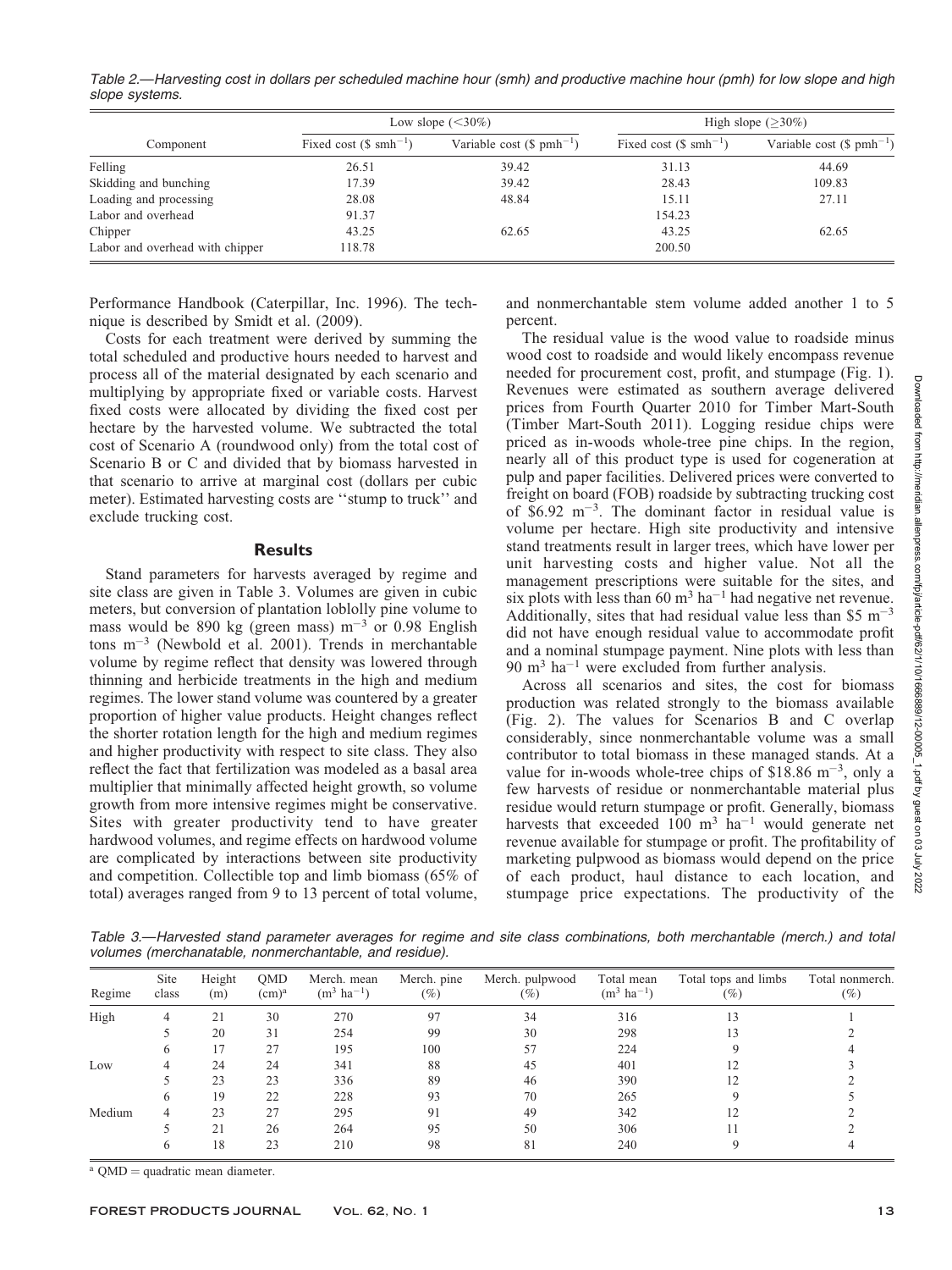

Figure 1.—Residual stand value for merchantable harvest volume on a volume and per-acre basis using revenue estimates (dollars per cubic meter, freight on board): \$23.83, pine pulpwood; \$25.23, hardwood pulpwood; \$32.12, pine Chip and Saw; \$44.20, pine sawtimber; \$25.32, small hardwood sawtimber; and \$42.93, large hardwood sawtimber.

roundwood logging operation was an important factor in marginal biomass costs. Loader roundwood productivity was highly correlated with marginal costs for Scenario B  $(-0.65)$ . The correlation declined  $(-0.352)$  for Scenario C because felling and skidding costs for nonmerchantable trees were added to marginal cost. The correlation is



Figure 2.—Biomass production costs to roadside versus the biomass volume per hectare for scenarios B, C, and D. Energy price is \$18.86  $m^{-3}$  (freight on board).

reversed for Scenario D (0.74) because high productivity means reduced pulpwood volumes.

Chipping the pulpwood resulted in considerably lower costs for biomass and roundwood due to better utilization of the chipper. Chipping pulpwood also reduced the roundwood processing time. Biomass chipping lowered



Figure 3.—Volumes of merchantable and biomass harvest for the four scenarios and average cost of all harvested material and the cost of biomass harvest for the four scenarios. (3-1) High regime, site class 5, with moderate slopes. (3-2) High regime, site class 6, with high slopes.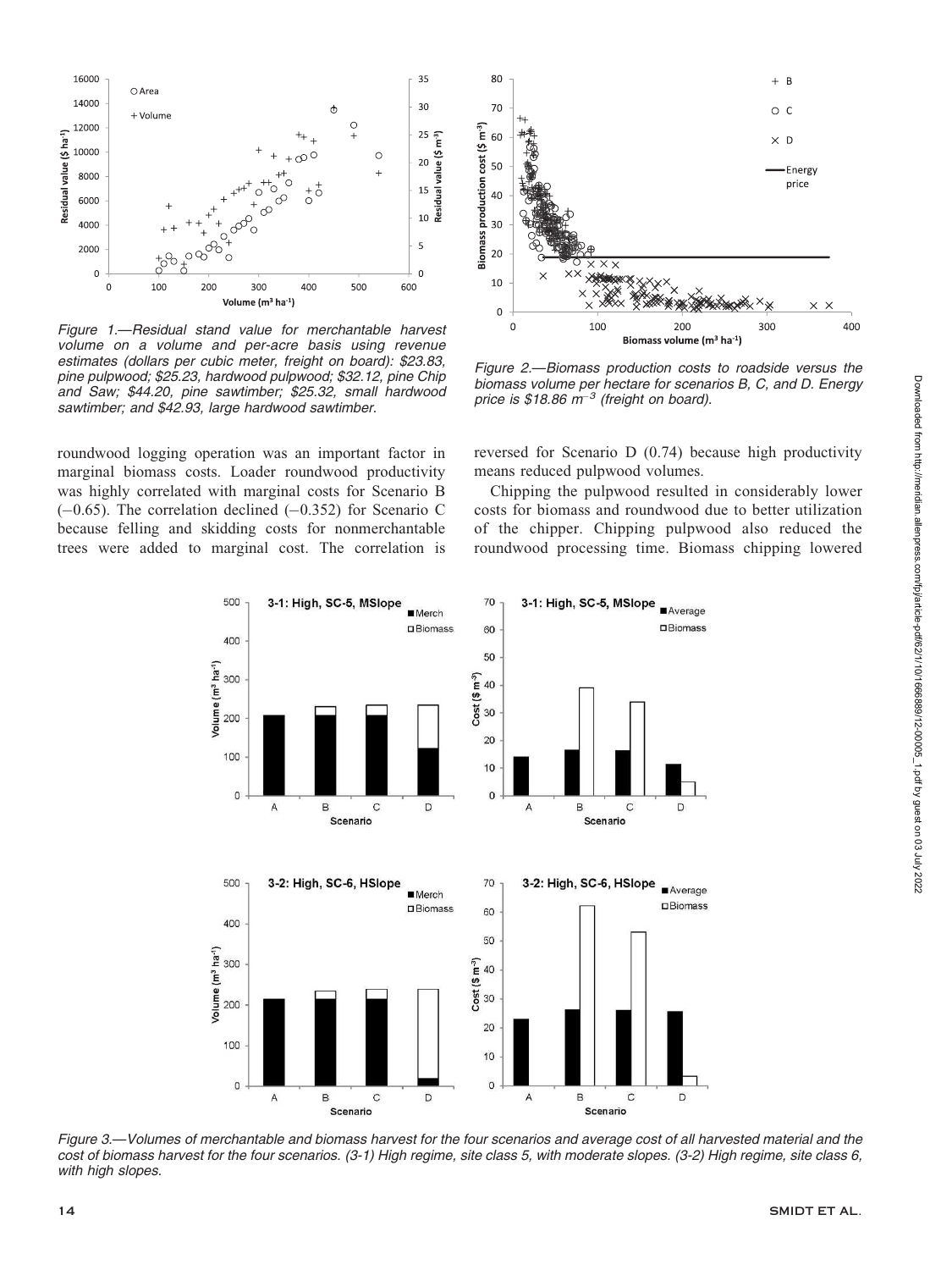

Figure 3 (Continued).—Volumes of merchantable and biomass harvest for the four scenarios and average cost of all harvested material and the cost of biomass harvest for the four scenarios. (3-3) Low regime, site class 6, with high slopes. (3-4) High regime, site class 6, with low slopes.

the fixed cost per unit volume on the rest of the logging system and variable cost per unit volume on some processes. At very high biomass volume per hectare, the marginal cost of the biomass is lower than the cost of just chipping because the cost per unit of the whole operation may be reduced.

We selected some cases to show the range of effect on both volume harvest and average and marginal cost (Fig. 3). In samples 3-1 and 3-2, the incremental biomass volume was small for Scenarios B and C and pulpwood was about one-third of the merchantable volume. The small biomass volumes in B and C resulted in very high marginal costs for biomass, while the average cost is minimally affected. Scenario D has lower average cost and lower marginal biomass cost because chipping removed the production constraint at the loader and lowered fixed costs. These examples represent a majority of the samples. In 3-2, the effect of higher slope  $(\geq 30\%)$  is evident in both average and biomass harvest costs. Sites with low harvest volumes like 3-3 also had increased harvest cost due mainly to lower stem volume and higher fixed costs per unit. Sample 3-4 was also on higher slopes, but the higher volume and larger tree size (due to more intensive silviculture) mitigated harvesting costs. Samples 3-5 and 3-6 represent relatively high volume harvests in low slope harvesting conditions. The effects of regime and site class can be seen in the larger pulpwood volume in sample 3-5.

The effect of larger tree size can be seen in the lower harvest costs for 3-6.

### **Discussion**

Using a set of stand variables, production equations, and harvesting costs, we can compare the marginal costs of biomass harvesting across a broad range of scenarios. Published biomass harvesting costs for residue harvest were frequently lower than those simulated here (Westbrook et al. 2007, Baker et al. 2010). Baker et al. (2010) recorded roundwood harvest costs in clear-cuts between \$9.00 and \$10.50  $\text{m}^{-3}$  (converted at 0.98 gt m<sup>-3</sup>). For similar stands  $(150 \text{ to } 200 \text{ m}^3 \text{ ha}^{-1})$ , this simulation yielded costs from \$12 to  $$14 \text{ m}^{-3}$ . This may be related to more conservative harvesting production rates from the models than from observed harvest data or simply differences in system costs. Marginal biomass production costs in those same stands ranged from \$14 to \$16 m<sup>-3</sup>, while Baker et al.  $(2010)$ recorded a range from  $$10$  to  $$16 \text{ m}^{-3}$ . Differences in biomass production cost begin with calculation methods (joint production vs. marginal cost) and may also be affected by the lower cost and lower productivity chippers. Operationally more material may be chipped than was estimated in the simulation because it could be less desirable (broken, too short, or too crooked). Westbrook et al. (2007) projected a linear relationship between the ratio of roundwood to biomass and biomass cost and indicated ratios of less than 10:1 would yield profitable biomass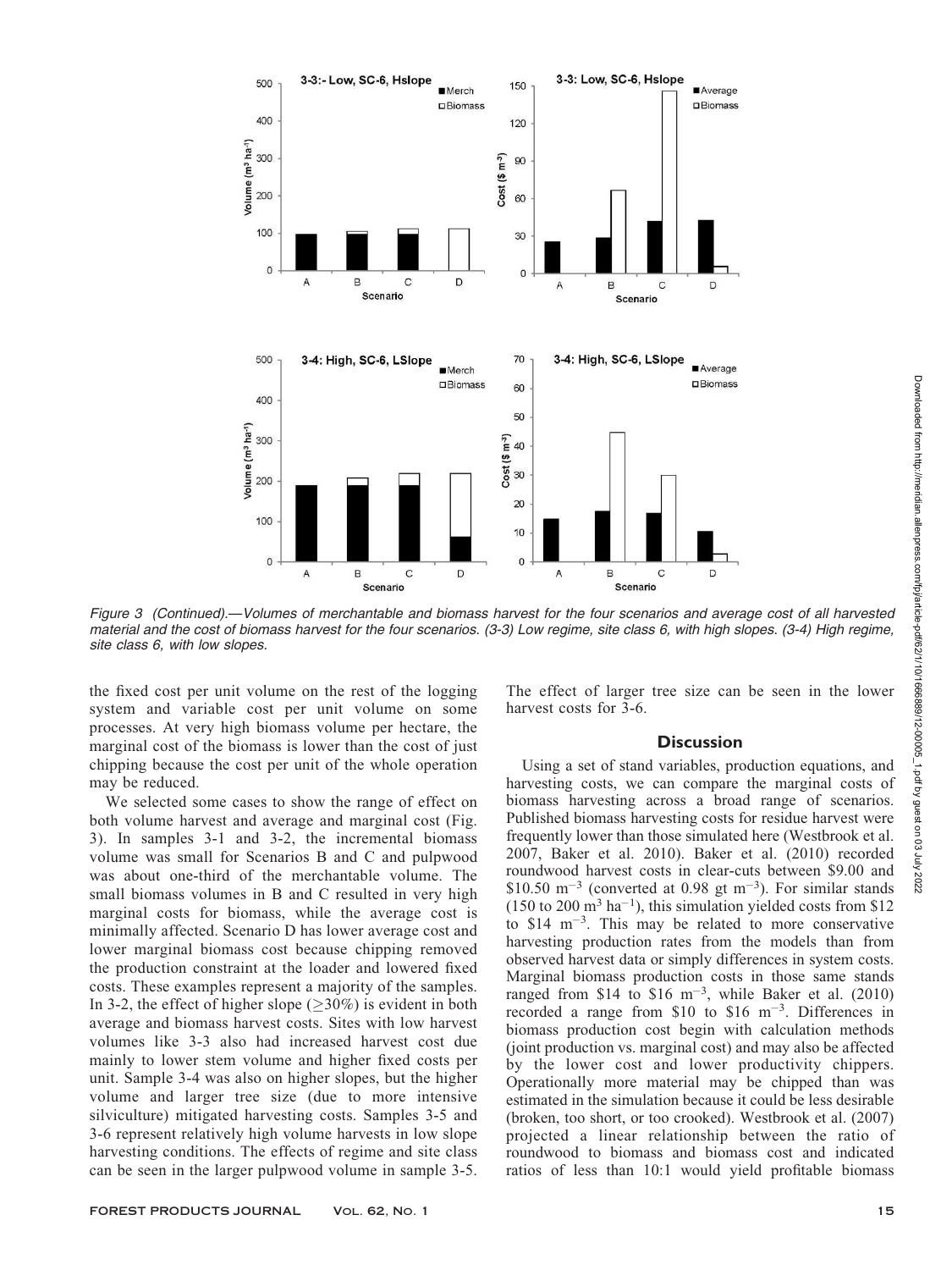

Figure 3 (Continued).—Volumes of merchantable and biomass harvest for the four scenarios and average cost of all harvested material and the cost of biomass harvest for the four scenarios. (3-5) Low regime, site class 5, with low slopes. (3-6) High regime, site class 4, with low slopes.

harvesting. In these simulations, similar costs did not occur until the ratio was much smaller (3:1 to 4:1). The difference could be related to the modeled harvest production versus observed data and the application of a larger, more expensive chipper in this simulation.

Stands with less than  $100 \text{ m}^3$  ha<sup>-1</sup> of biomass available had harvesting costs that were generally above current values for wood supplied to cogeneration facilities. Since loggers have limited control over site selection, firms equipped to produce residual chips may harvest sites where chip production costs are greater than income. In some cases the losses may be rationalized by strategic advantages in harvesting the residue (more markets or cleaner harvest sites) or paid for by reduced stumpage. Harvest analyses to determine logging residue harvest profitability are often lacking.

It is appropriate to question the chipper size we chose. A smaller chipper would have lowered fixed chipping costs and shifted the curve in Figure 3 downward, resulting in break-even costs at a greater range in biomass volume. We argue that the larger chipper is a likely choice because excess production capacity often rewards contractors by giving them the ability to produce more material when market and weather conditions are favorable. Additionally, the number of available owned and contracted trucks is one of the constraints in harvesting productivity (Greene et al. 2004), which could push contractors to choose the most productive chipper affordable to minimize in-woods waiting time. The behavior of loggers engaged in these activities will likely shift product separation, so chipping costs can be reduced by merchandizing a portion of the pulpwood through the chipper. The reduction in marginal cost by increased chipper utilization is likely to offset the marginal return of roundwood pulpwood. The same relationship was apparent in the merchandizing of logs from in-woods cleanchipping operations (Shrestha and Lanford 2002). The biomass available as residue chips will increase as loggers try to support residue collection with the chipping of roundwood that minimally meets roundwood pulpwood specifications across a range of sites that vary in suitability (lower production rates and residue volume). The assumption that 65 percent of residues are recoverable has an effect on estimated supply and cost. Considering the relationships in Figure 3, the average cost of residue chips could be lowered if collecting and chipping some of the remaining 35 percent could be accomplished for less than the marginal cost. Indeed, changes in the assumption would affect the financial feasibility of four of the six samples shown.

The discussion of how much biomass volume is produced per hour of roundwood production is the most critical question in determining whether logger and landowner net revenue can be increased by harvesting logging residue and nonmerchantable trees. The production equations used in this analysis seemed adequate and produced sensible results, but some harvesting conditions were outside of the conditions for which they were built.

Widespread adoption of logging residue collection will affect market prices for bioenergy and pulpwood. Analyses of